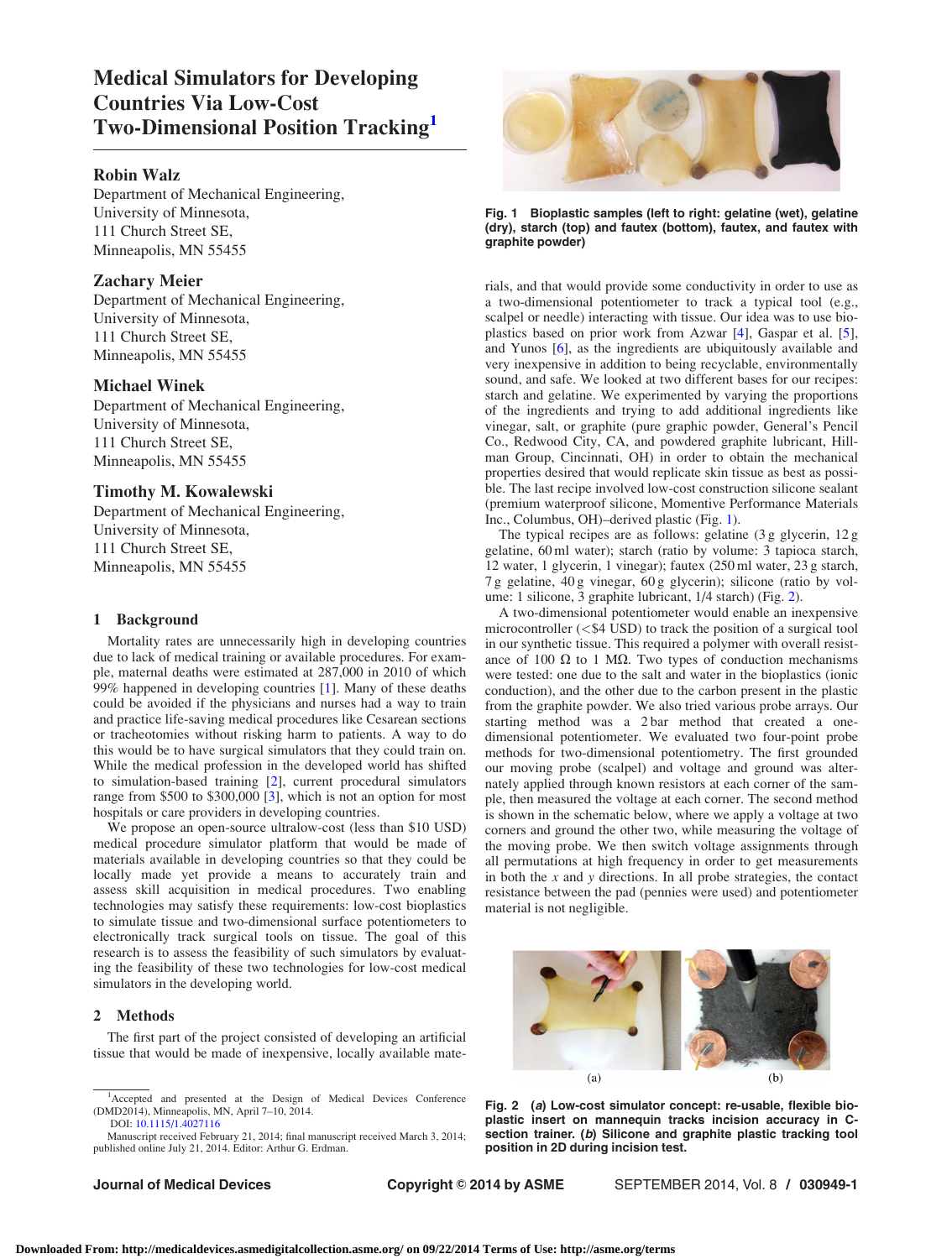

Fig. 3 Schematic of the four-point probe for a single permutation of switching pad voltage schemes (left) and method of testing voltage to grid of finite spacing (right)



Fig. 4 (top) Simulation results for spatial voltage distribution on two permutations of voltage input; and (bottom) corresponding data (dots) and extrapolation (color map) from silicone  $+$  graphite polymer sheet

We adopted a finite element model of diffusion in dc conduction for two-dimensional media to model the expected mapping of 2D position to voltage measurements. We employed MATLAB's (MathWorks Natick, MA) partial differential equation toolbox to numerically compute this with the conditions

$$
-\nabla \cdot (\sigma \nabla(V)) = q, \quad E = \nabla(V)
$$

where conductivity  $\sigma = 1$ ,  $V = 15$  V, a mesh of  $n = 2469$  nodes, and dimensions to match potentiometer shape.

To evaluate whether design candidates met the feasibility criterion, we employed the following scale:  $(+)$  favorable/acceptable: close to what we want (0) marginal: not ideal but will still operate, and  $(-)$  not acceptable: could prevent the design from being operational depending on how critical the criterion is (Fig. 3).

#### 3 Results

Tables 1–3 present the results for the different materials, methods, and prototypes researched (Fig. 4).

#### 4 Interpretation

We explored a variety of recipes for artificial tissues that exhibited mechanical properties comparable to human skin as well as relatively low electrical resistance. These bioplastics proved desir-

## 030949-2 / Vol. 8, SEPTEMBER 2014 **Transactions of the ASME**

#### Table 1 Bioplastic recipe comparison

| Recipe<br>base         | Cost    | Time to Stretchable Optical Electrical<br>make properties properties properties Reusable life |  | Shelf |
|------------------------|---------|-----------------------------------------------------------------------------------------------|--|-------|
| Gelatine<br>bioplastic |         |                                                                                               |  |       |
| Starch<br>bioplastic   |         |                                                                                               |  |       |
| Fautex                 |         |                                                                                               |  |       |
| Paper<br>$+$ graphite  | $\!+\!$ |                                                                                               |  |       |
| Silicone<br>sealant    |         |                                                                                               |  |       |

Table 2 Electrical conduction mechanisms

| Conduction<br>mechanism | Optically<br>transparent | DC<br>potentiometer | Messy | Compatible<br>w/electrodes |
|-------------------------|--------------------------|---------------------|-------|----------------------------|
| Ionic                   |                          |                     |       |                            |
| Electronic              |                          |                     |       |                            |
| Combined                |                          |                     |       |                            |

#### Table 3 Probe array methods

| Probe arrays                           | Reliability of Complexity Complexity Capable<br>measurements | of setup | of use | of 2D |
|----------------------------------------|--------------------------------------------------------------|----------|--------|-------|
| Four points with probe<br>as voltmeter |                                                              |          |        |       |
| Four points with probe<br>as ground    |                                                              |          |        |       |
| 2 bar                                  |                                                              |          |        |       |

able in terms of simplicity to make, recyclability, and availability and cost of ingredients. However, they failed to provide accurate potentiometer measurements due to their ionic conduction. Ionic conduction rendered the sample's conductivity nonhomogeneous, making it impossible to track a tool accurately with a potentiometer system. Therefore, our best solution for accurate tracking was the silicone-sealant-based recipe that includes a large proportion of graphite, but no water, and, therefore, no ionic conduction. The type of graphite used was found to be crucial. The graphite used must have larger flakes (approx. 200  $\mu$ m width, <50  $\mu$ m thickness) such as the graphite lubricant used for this experiment. Finer graphite lubricants, carbon black, or granular graphite powder will not work. Any clear silicon sealant can be used for this recipe, and it is a product that is available in developing countries at a cheap price (around \$5–\$10 per tube). However, even though graphite lubricant is available in most places around the world, the specific kind needed may not be.

The voltage measurements from the silicone graphite sample are close to the simulated values from a homogeneous potentiometer even though our sample was not perfectly flat or uniform. Moreover, the inner area (center  $2 \text{ cm} \times 2 \text{ cm}$ ) appears quite consistent, suggesting this may be a viable method to track tools accurately if the targets are located in such a region.

We discovered no single biopolymer that could meet all of our requirements. However, we produced stovetop biopolymers that were favorable in most regards except electrical. If these can be used to model the bulk of tissues and a very thin layer of silicone-sealant-derived compound provides sensing, then the low-cost simulator for global health applications may be feasible.